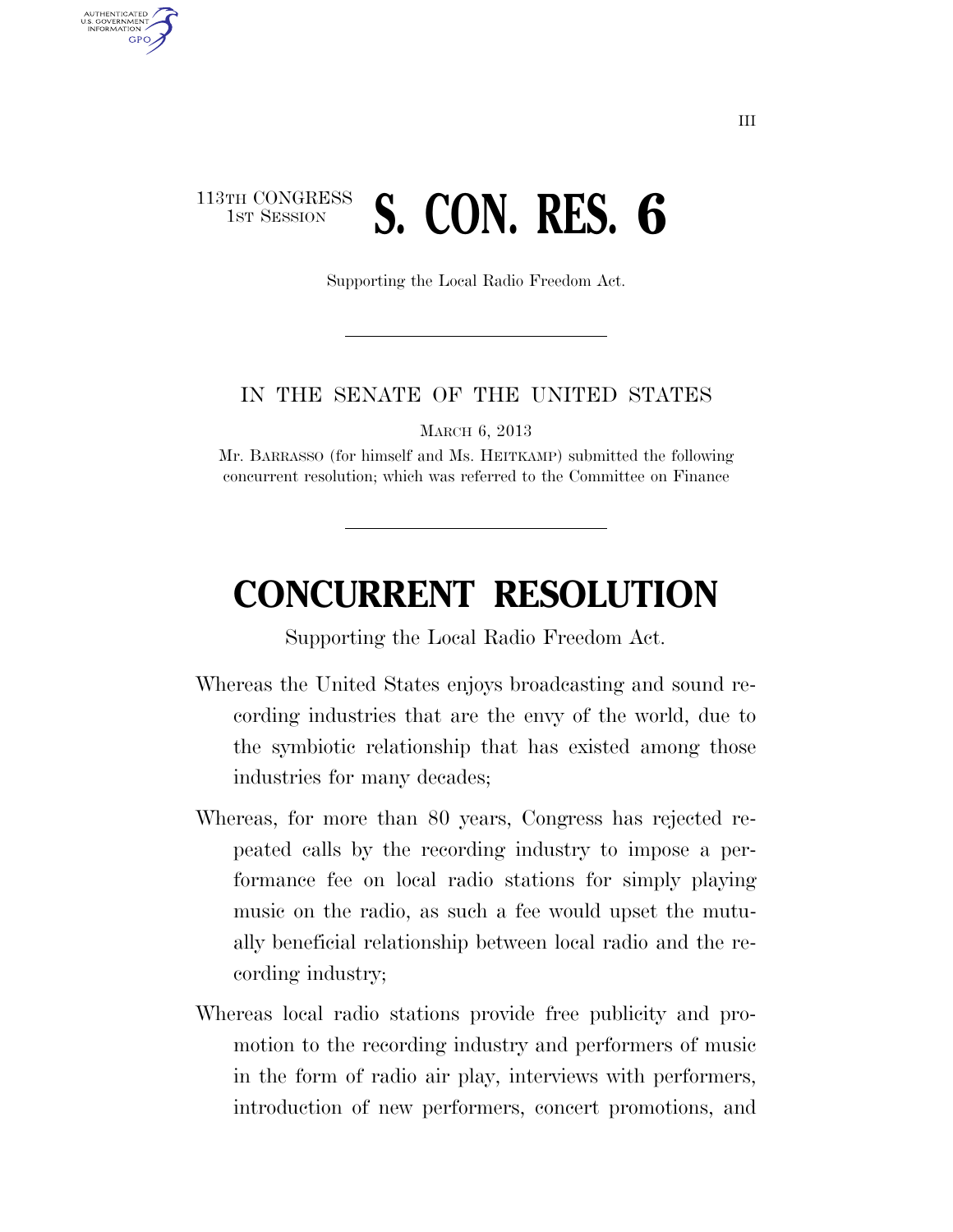publicity that promotes the sale of music, concert tickets, ring tones, music videos, and associated merchandise;

- Whereas committees in the Senate and the House of Representatives have previously reported that ''the sale of many sound recordings and the careers of many performers have benefitted considerably from airplay and other promotional activities provided by both noncommercial and advertiser-supported, free over-the-air broadcasting'';
- Whereas local radio broadcasters provide tens of thousands of hours of essential local news and weather information during times of national emergencies and natural disasters, such as on September 11, 2001, and during Hurricanes Katrina and Rita, as well as public affairs programming, sports, and hundreds of millions of dollars worth of time for public service announcements and local fund raising efforts for worthy charitable causes, all of which are jeopardized if local radio stations are forced to divert revenues to pay for a new performance fee;
- Whereas there are many thousands of local radio stations that will suffer severe economic hardship if any new performance fee is imposed, as will many other small businesses that play music including bars, restaurants, retail establishments, sports and other entertainment venues, shopping centers, and transportation facilities; and
- Whereas the hardship that would result from a new performance fee would hurt businesses in the United States, and ultimately the consumers in the United States who rely on local radio for news, weather, and entertainment, and such a performance fee is not justified when the current system has produced the most prolific and innovative